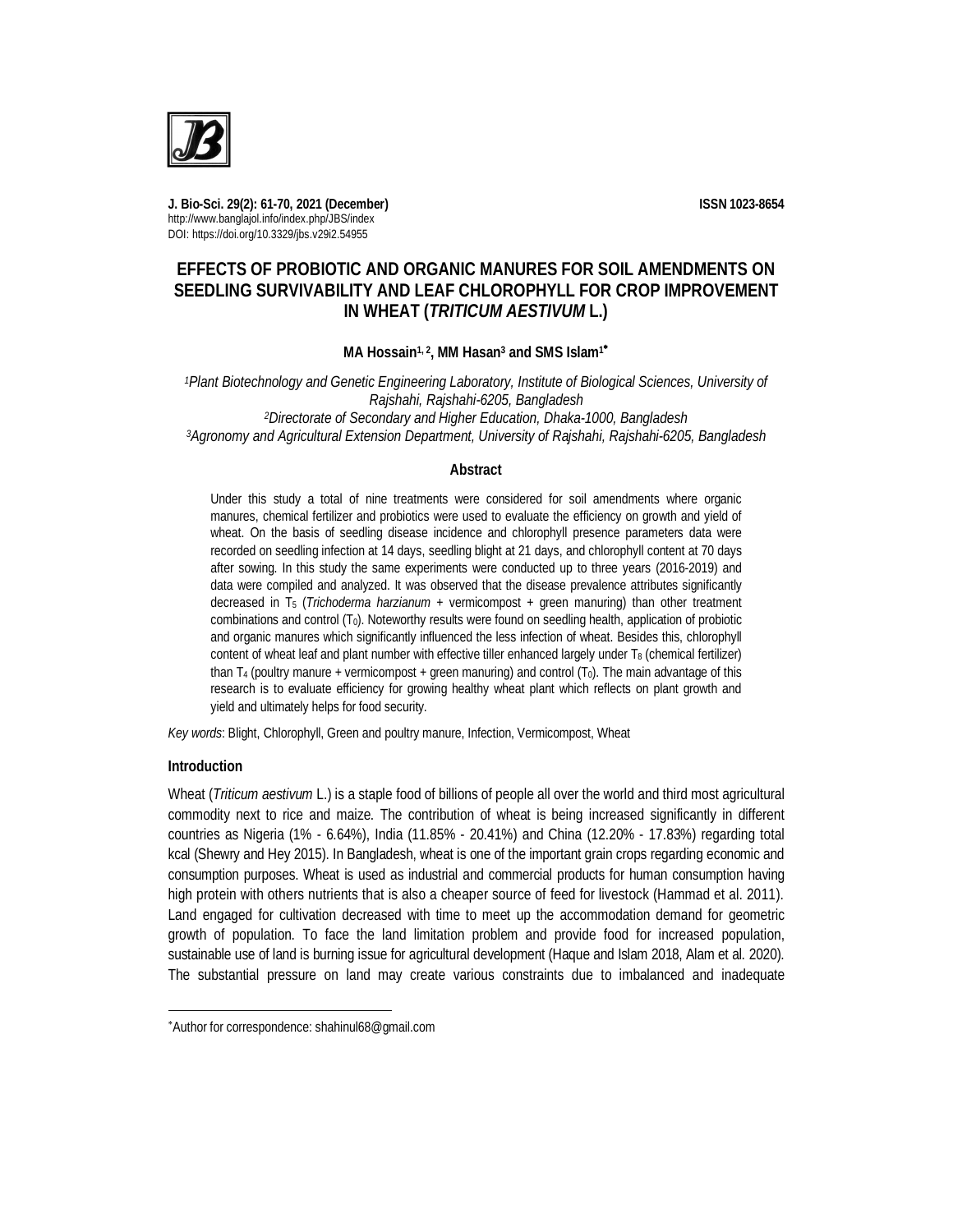application of fertilizer (Kumar and Abraham 2018). Chemical fertilizer may increase the wheat yield but prolonged application resulted human health hazard and imbalanced natural resources (Hossain et al. 2021a). So, need to link soil management and cropping design that are more environmentally sustainable (Karnel et al. 1994). Though transition period of three years produce lower performance but higher soil fertility found over time in conventional to organic farming (Tester 1990). So, for achieving higher yield and retain soil health sound organic amendments are felt to be important. A good soil should have organic matter content of more than 2.5%. Most of the soils in Bangladesh have low to very low organic matter content, generally less than 1.5% (BARC 2012). Soil productivity is greatly influenced by the application organic manures like crop residues, green manure and animal manure in the soil-plant system (Yadvinder-Singh et al*.* 2008, Hossain et al. 2021a). Probiotics are live microorganisms which confer a beneficial health benefit on the host. *Trichoderma* is considered as a probiotic having the characteristic of fungi and considered as a potential and promising bio-control agent and growth promoter for many crops. Bio-fertilizer is regarded as an eco-friendly substitute of chemical fertilizer trends to enhance soil fertility and increase crop productivity and yield without creating harm to the environment (Hermosa et al. 2012, Hossain et al. 2021b). It was established that *Trichoderma* is a biological degrader and promotes plant disease defense, increasing the immunity of the plant. Hence, *Trichoderma* have tremendous opportunities for disease management of soil borne pathogens but also have the capacity to improve plant growth parameters and soil health. It is authentic that fairly good soil fertility and plant nutrients are important to farming. Hence to improve soil fertility and increase plant nutrients availability, efforts need to be made to increase soil organic matter content. So, in view of the above realities an initiative was undertaken to focus the probiotic and organic manure performance on wheat seedling and plant growth resulted on yield, which may help to increase the productivity of wheat.

### **Materials and Methods**

#### *Soil and field preparation*

The present research work has been carried out in the Experimental Field of the Institute of Biological Sciences (IBSc) and laboratory works has been carried out at Plant Biotechnology and Genetic Engineering Lab., IBSc and Plant Pathology Lab., Department of Agronomy and Agricultural Extension, University of Rajshahi, Bangladesh during the period from July 2016 to June 2019. The experimental field geographically situated at 24°17` N latitude and 88°28` E longitude at an elevation of 20 m above the sea level belonging to the Agro-Ecological Zone-11 (AEZ-11). The soil of the experimental field has characteristics like poorly drained with moderately permeability, loam and slightly alkaline (pH = 8.10) in nature. The physical properties of the experimental soil had moisture content 19.40%, particle density 2.65 g/cc, bulk density 1.27 g/cc and porosity 51.34%. Furthermore, chemical properties like the organic matter content 1.20%, K 0.150 cmol (+)/kg, total N 0.07%, P 26.30 µg/g, S 12.50 µg/g, Zn 0.75 µg/g, EC 145 µs/cm and C:N 10:1 were recorded.

#### *Experimental design and treatments*

The experiment was laid out in randomized complete block design (RCBD) with three replications. Three wheat varieties *viz.* BARI wheat-28 (V<sub>1</sub>), BARI wheat-29 (V<sub>2</sub>), BARI wheat-30 (V<sub>3</sub>) and nine treatments (T) including control  $(T_0)$ , rice straw + vermicompost + green manuring  $(T_1)$ , cow dung + vermicompost + green manuring  $(T_2)$ , compost + vermicompost + green manuring  $(T_3)$ , poultry manure + vermicompost + green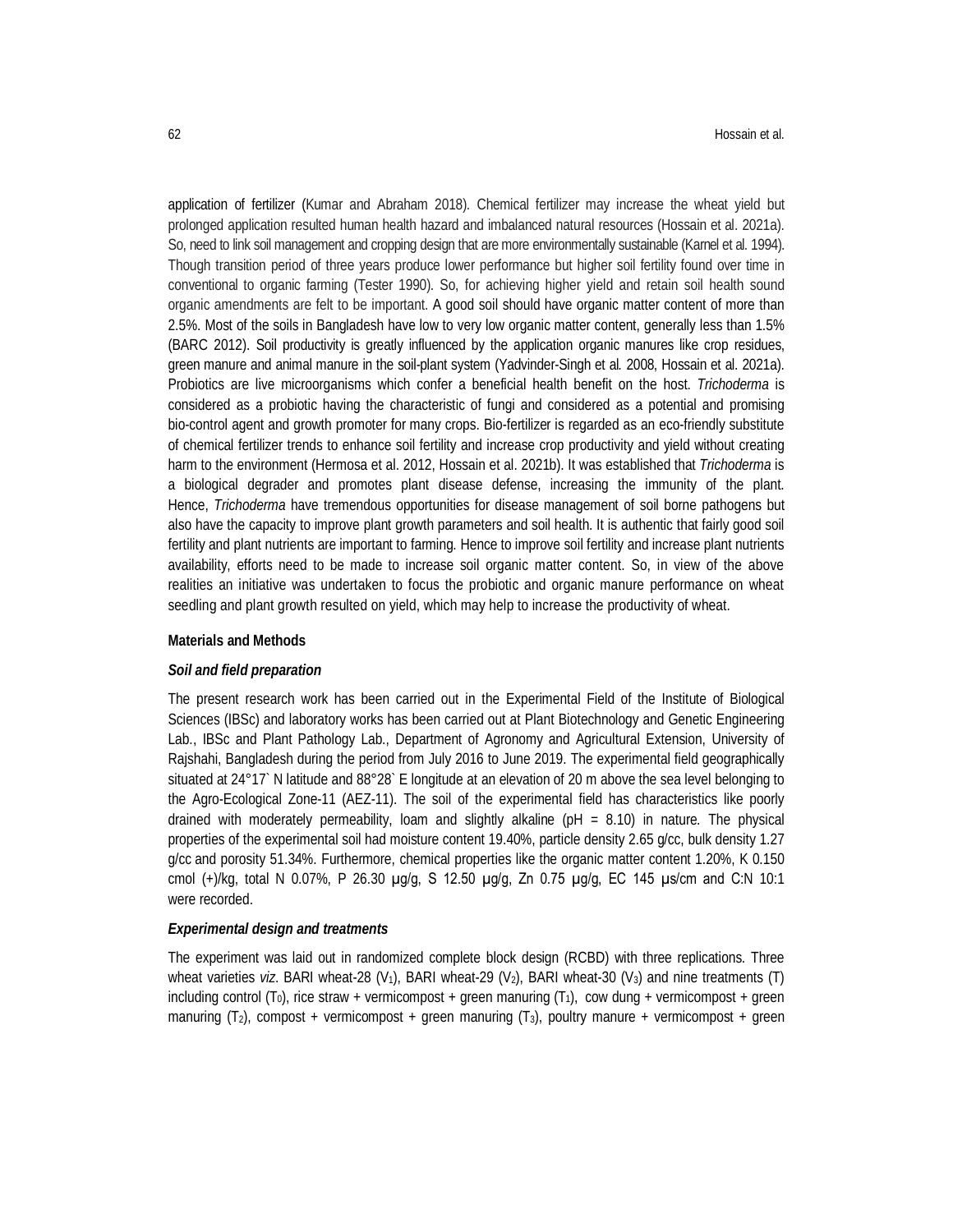manuring  $(T_4)$ , *Trichoderma harzianum* + vermicompost + green manuring  $(T_5)$ , mung bean residue + vermicompost + green manuring (T<sub>6</sub>), *Trichoderma viride* + vermicompost + green manuring (T<sub>7</sub>) and chemical fertilizer (T<sub>8</sub>) were used in this study. The unit plot was 5.0 m<sup>2</sup> having a plot to plot 0.5 m, bed to bed 0.25 cm distance and 1 m from surrounding the boundary. The total unit plot was 81. Seeds of *Dhaincha* (*Sesbania rostrata*) were sown at the rate of 50 kg/ha (BARI 2014) and after 50 days young succulent green manure plants incorporated into the soil to the respective plots (Dubey et al. 2015). Crop residues (rice straw and mung bean), cow dung, compost and poultry litter were applied at the rate 10 t/ha before 7 days of sowing. Vermicompost was applied 5 t/ha and *Trichoderma* spp. suspension (1 × 10<sup>6</sup> cfu/g at the rate 5 kg/ha) before sowing. In case of chemical treatment, one third urea (200 kg/ha), TSP 160 kg/ha, MP 45 kg/ha and gypsum 115 kg/ha was used as basal dose (BARI 2014). Rest of the urea was applied following two installments, one at 21 days after sowing (DAS) and rest one at 55 DAS.

### **Data collection on seedling health, leaf chlorophyll content and plant characters**

#### *Seedling infection*

The seedlings which were found yellow and rotted at the base are considered as infected. From germination up to 14 days regular observation was made and infected seedlings were counted in each plot. Infection was estimated by the following formula:

$$
\% \ \text{Seeding infection} = \frac{\text{Number of infected seedlings}}{\text{Total number of seedlings}} \times 100
$$

### *Seedling blight*

Seedlings which were dead and became straw in color defined as seedling blight. Seedling infection is treated as the first step of seedling blight. Thus, blighted seedlings were counted at 21 DAS in every plot. It was estimated as by the following formula:

% Seedling blight =  $\frac{\text{Number of blighted seedlings}}{\text{Total number of seedlings}} \times 100$ 

### *Leaf chlorophyll content*

The atLEAF handled chlorophyll meter was used to assess leaf greenness. The meter determines light transmittance through the leaf at 660 and 940 nm wavelengths. The readings were obtained by inserting the middle portion of the topmost fully expanded leaf in the slit of the meter. At least three readings from leaves of randomly selected plants in each plot were recorded and mean value was determined. Abnormally looking or insect attacked plants were not selected for measurement (Ali et al. 2020).

#### *Total plant/m<sup>2</sup>*

Before harvesting 1 m<sup>2</sup> area was selected with quadrate and the number of total plants was counted. This operation was done in each plot preferably choosing the five rows in the middle of the plot.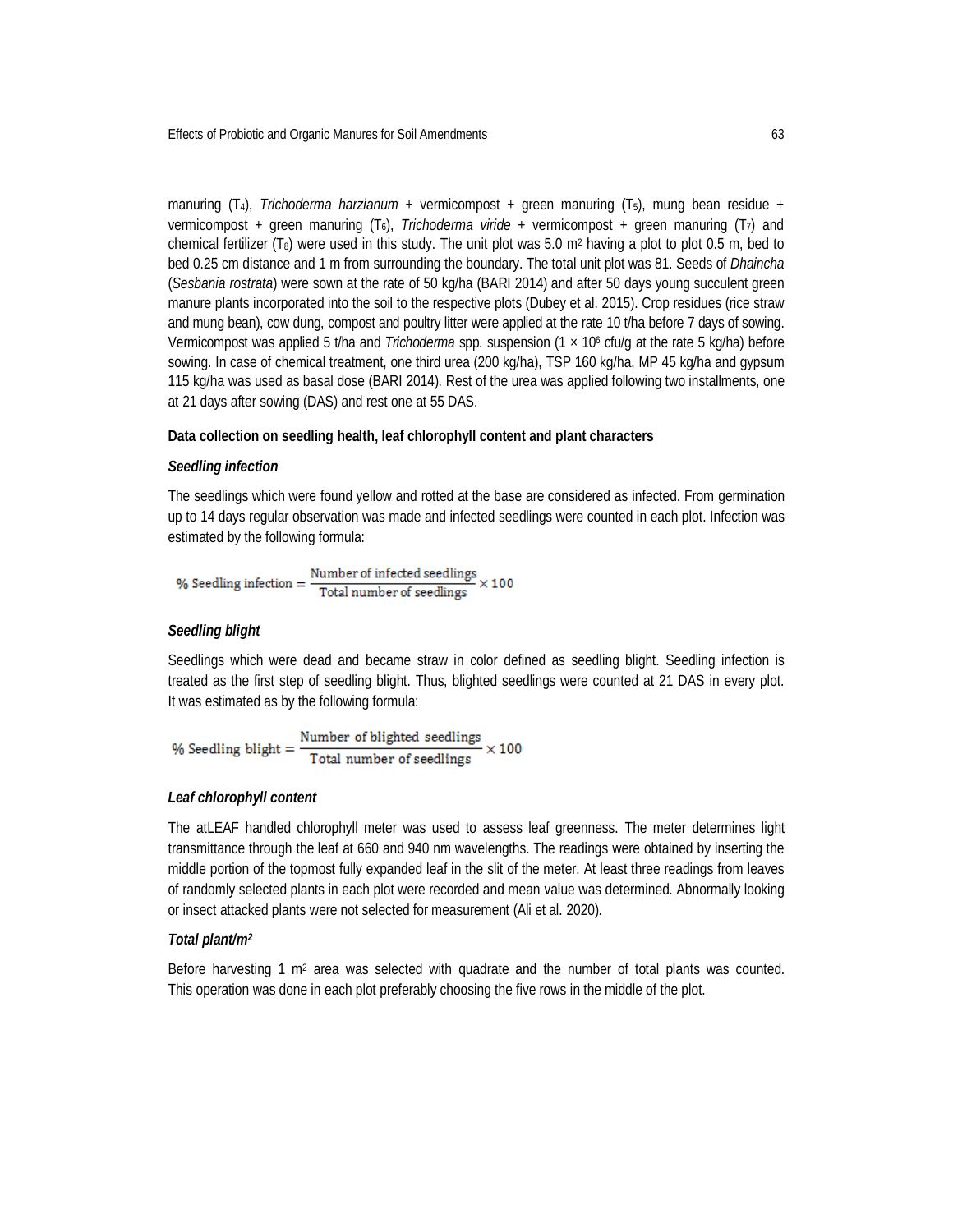## *Effective tiller/plant*

The numbers of tillers bearing panicles were counted at harvest with the help of quadrate from  $1 \text{ m} \times 1 \text{ m}$  area, which expressed as effective tillers/plant.

## **Statistical analysis**

The recorded data were compiled and tabulated for statistical analysis. The data were analyzed statistically for analysis of variance (ANOVA) and Duncan's Multiple Range Test (DMRT) through r-studio by the "Agricolae" package.

## **Results**

## *Seedling infection*

Regarding various treatments effect, the lower rate of seedling infection (0.32%) was found after application *Trichoderma harzianum* (T<sub>5</sub>) in comparison with the maximum infection from T<sub>0</sub> (2.32%) in 2018-2019. All the treatments in the experimental period presented significant differences among each other. But  $T_1$  (rice straw + vermicompost + green manuring) and T8 (chemical fertilizer) was statistically identical. Reduction of seedling infection at 14 DAS under different soil amendments showed more or less the following order as T<sub>5</sub>>T<sub>7</sub>>T<sub>4</sub>>T<sub>3</sub>>T<sub>2</sub>>T<sub>6</sub>>T<sub>1</sub>>T<sub>8</sub>>T<sub>0</sub> during the whole research period shown in Table 1.

## *Seedling blight*

Under this study, recorded results showed that there was a significant variation among the treatments. The highest inhibition effect against seedling blight (0.87%) was observed by treatment T<sup>5</sup> and the lowest (4.74%) from control (T<sub>0</sub>) during 2018-2019 (Fig.1 a-b). Next to treatment T<sub>5</sub>, the treatment T<sub>7</sub> also showed remarkable effect in reducing seedling blight (1.07%) which was statistically identical (1.09%) with T<sub>4</sub> (Table 1).



**Fig. 1(a-b):** Seedling status and plant growth by adding probiotic and organic manures for soil amendments, a) seedling infection and, b) seedling blight.

## *Leaf chlorophyll content*

A significant difference was observed from various soil amendments for the chlorophyll content of wheat leaf at 70 DAS. The highest value of chlorophyll content (51.48 SPAD) was recorded from chemical fertilizer (T8) and which was followed by T<sub>4</sub> (48.37 SPAD) and T<sub>5</sub> (48.08). In this regard, the smallest value (40.33 SPAD) was noticed from T<sub>0</sub> during the season 2018-2019. Due to soil amendment with chemical fertilizer (T<sub>8</sub>)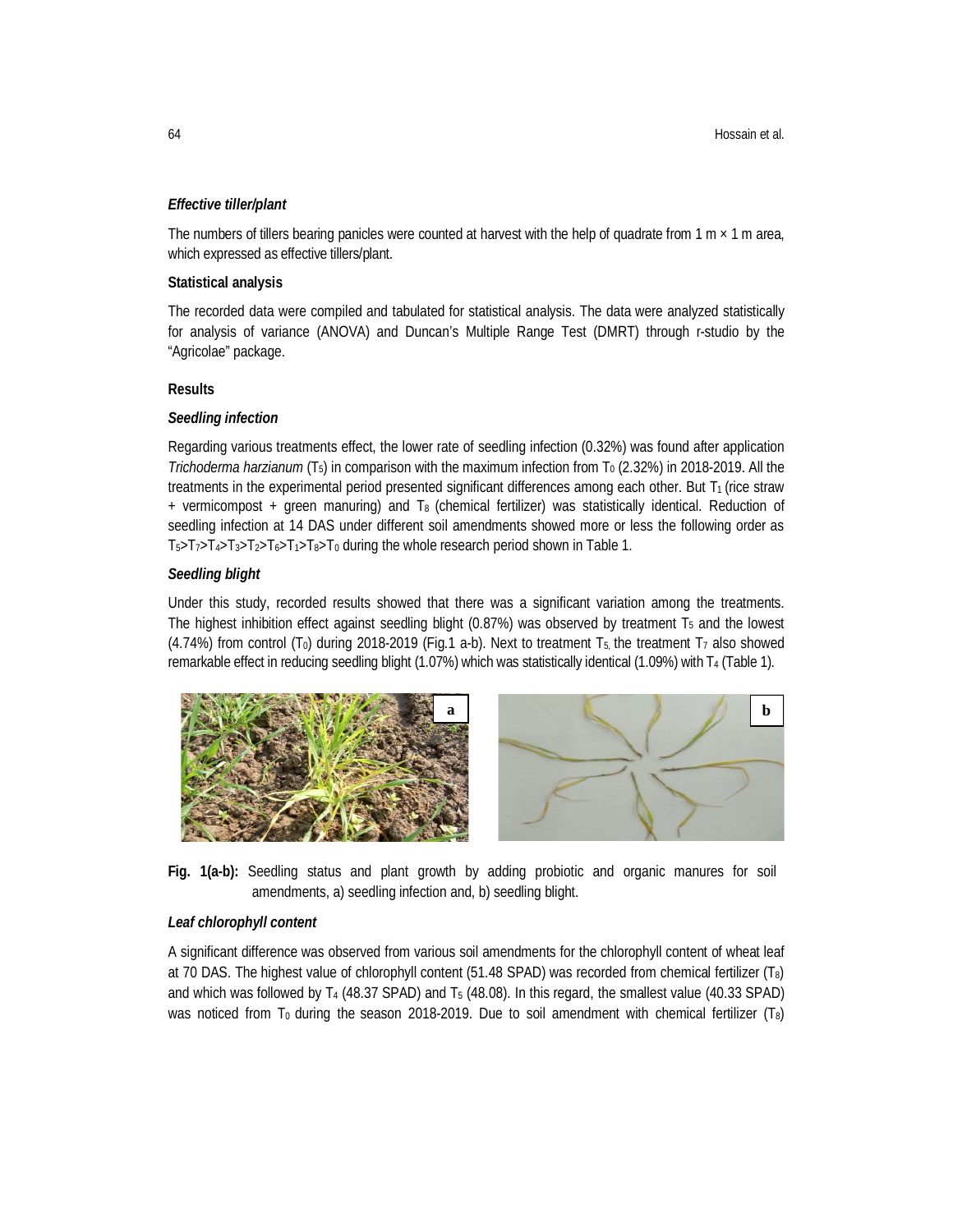provided more chlorophyll content and the trend was maintained from beginning to the end of the study (Table 1).

|                                  | Seedling infection (%) |             |              | Seedling blight (%) |          |         | Leaf chlorophyll content (SPAD) |              |          |
|----------------------------------|------------------------|-------------|--------------|---------------------|----------|---------|---------------------------------|--------------|----------|
| Treat.                           | 14 DAS                 |             |              | 21 DAS              |          |         | <b>70 DAS</b>                   |              |          |
|                                  | 2016-                  | $2017 -$    | 2018-        | 2016-               | $2017 -$ | 2018-   | 2016-                           | $2017 -$     | $2018 -$ |
|                                  | 2017                   | 2018        | 2019         | 2017                | 2018     | 2019    | 2017                            | 2018         | 2019     |
| T <sub>0</sub>                   | 2.14                   | 1.99        | 2.32         | 3.52                | 3.30     | 4.74    | 38.26                           | 38.82        | 40.33    |
|                                  | ± 0.12a                | ± 0.09a     | ± 0.13a      | ± 0.16a             | ± 0.16a  | ± 0.20a | ± 0.85h                         | ± 0.90g      | ± 0.79d  |
| T <sub>1</sub>                   | 1.49                   | 1.47        | 1.46         | 2.53                | 2.41     | 2.48    | 40.18                           | 41.62        | 42.77    |
|                                  | ± 0.03b                | ± 0.05b     | ± 0.09b      | ± 0.08b             | ± 0.08b  | ± 0.19c | ± 0.90q                         | ± 0.86f      | ± 0.87c  |
| T <sub>2</sub>                   | 1.34                   | 1.24        | 1.20         | 2.17                | 2.04     | 2.11    | 41.39                           | 43.56        | 42.96    |
|                                  | ± 0.04d                | ± 0.05c     | ± 0.04c      | ± 0.06c             | ± 0.04d  | ± 0.08d | ± 0.87f                         | $± 1.05$ de  | ± 0.76c  |
| T <sub>3</sub>                   | 0.93                   | 0.87        | 0.92         | 1.77                | 1.71     | 1.61    | 42.45                           | 43.85        | 44.09    |
|                                  | ± 0.04e                | ± 0.03d     | ± 0.05d      | ± 0.05d             | ± 0.05e  | ± 0.04e | ± 0.85d                         | ± 1.04d      | ±0.85c   |
| T <sub>4</sub>                   | 0.59                   | 0.58        | 0.55         | 1.24                | 1.19     | 1.09    | 44.59                           | 46.63        | 48.37    |
|                                  | ± 0.02f                | ± 0.02e     | ± 0.01e      | ± 0.05e             | ± 0.06f  | ± 0.05f | ± 0.81b                         | ± 0.89b      | ± 0.80b  |
| T <sub>5</sub>                   | 0.35                   | 0.34        | 0.32         | 0.93                | 0.87     | 0.87    | 43.03                           | 44.73        | 48.08    |
|                                  | ± 0.02g                | $\pm 0.02g$ | ± 0.02g      | ± 0.06f             | ± 0.04g  | ± 0.05g | ± 0.85c                         | ± 0.91c      | ± 0.61b  |
| T <sub>6</sub>                   | 1.43                   | 1.44        | 1.42         | 2.44                | 2.33     | 2.16    | 41.08                           | 41.80        | 43.06    |
|                                  | ± 0.02c                | ± 0.06b     | ± 0.08b      | ± 0.07b             | ± 0.08bc | ± 0.11d | ± 0.89f                         | ± 0.92f      | ± 0.63c  |
| T <sub>7</sub>                   | 0.57                   | 0.46        | 0.45         | 1.29                | 1.11     | 1.07    | 41.78                           | 43.45        | 45.11    |
|                                  | ± 0.02f                | ± 0.02f     | ± 0.03f      | ± 0.04e             | ± 0.03f  | ± 0.06f | ± 0.92e                         | ± 0.95e      | ± 0.71c  |
| T <sub>8</sub>                   | 1.48                   | 1.47        | 1.42         | 2.44                | 2.26     | 2.57    | 47.14                           | 48.92        | 51.48    |
|                                  | ± 0.10c                | ± 0.08b     | ± 0.04b      | ± 0.09b             | ± 0.04c  | ± 0.11b | ± 0.97a                         | ± 1.08a      | ± 0.70a  |
| LS                               | $**$                   | $**$        | $\star\star$ | $\star\star$        | $**$     | $**$    | $**$                            | $\star\star$ | $**$     |
| $\overline{\text{CV}}$<br>$(\%)$ | 5.42                   | 6.89        | 4.38         | 5.59                | 6.16     | 4.30    | 0.80                            | 0.79         | 5.09     |

**Table 1.** Effect of organic and probiotic soil amendments on seedling infection and seedling blight of wheat

Each value represents the average of three replicates. In the column, mean values bearing similar letter(s) or without letter are identical and those having dissimilar letters are differed significantly as per Duncan's Multiple Range Test. T<sub>0</sub> = control, T<sub>1</sub> = rice straw + vermicompost + green manuring, T<sub>2</sub> = cow dung + vermicompost + green manuring,  $T_3$  = compost + vermicompost + green manuring,  $T_4$  = poultry manure + vermicompost + green manuring,  $T_5 = T$ . *harzianum* + vermicompost + green manuring,  $T_6$  = mung bean residues + vermicompost + green manuring,  $T_7 = T$ . viride + vermicompost + green manuring,  $T_8$  = chemical fertilizer, SPAD = The soil plant analysis development. LS = level of significance,  $**$  = 1% level of significance, CV = co-efficient of variation.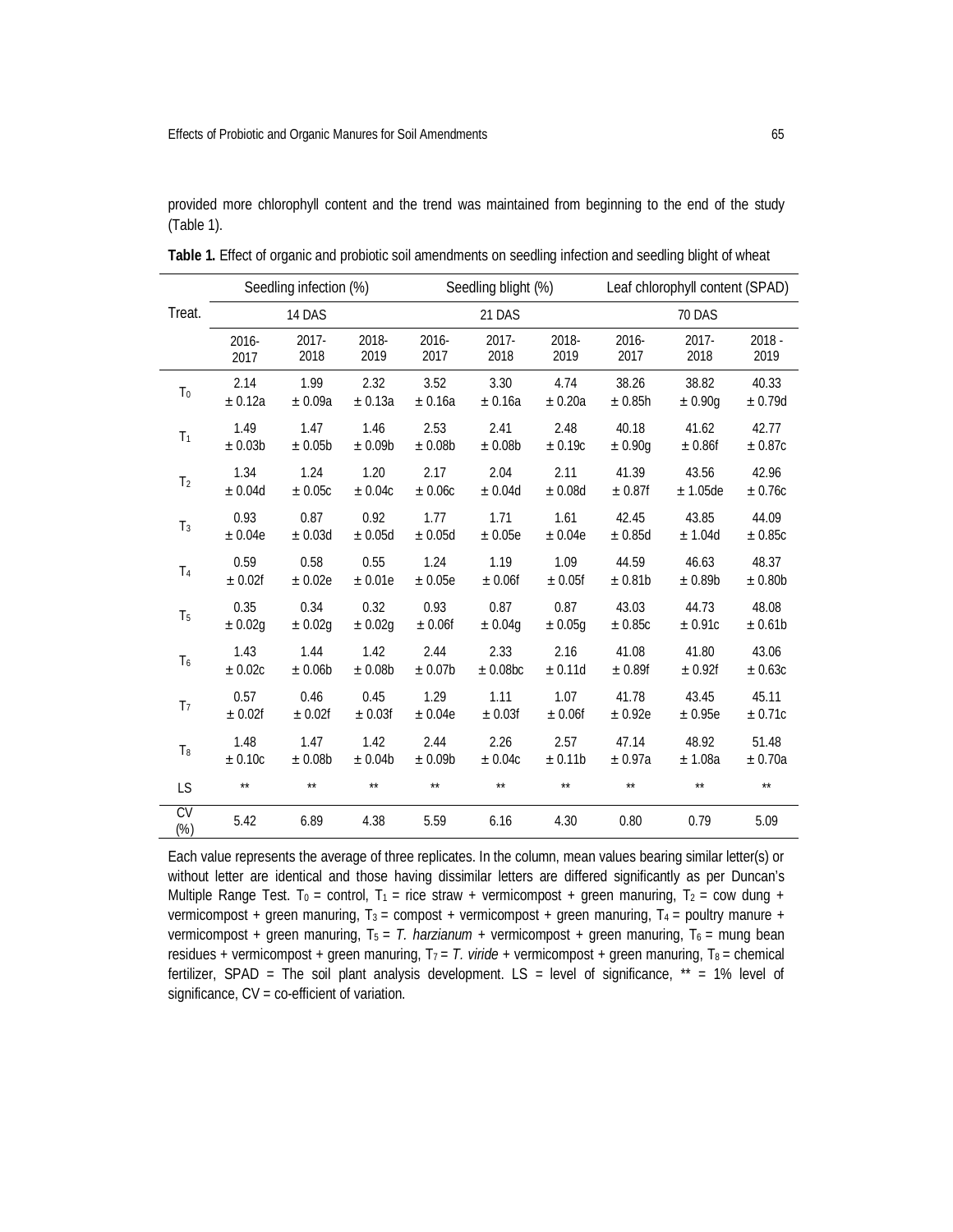## *Total plant/m<sup>2</sup>*

Total plant/m<sup>2</sup> at harvest varied significantly due to different soil amendments all over the study period. The highest frequency of total plant/m<sup>2</sup> was found in T<sub>8</sub> (199.11%) and the lowest result was recorded in T<sub>0</sub> (158.67%) in 2016-2017 (Fig. 2). The next highest value was recorded from T<sub>4</sub> (191.56%) and T<sub>5</sub> (185.00%) had the statistical likeness. In the year 2017-2018, total plant/m<sup>2</sup> exhibited the matching trend due to various soil amendments as reported in 2016-2017. Where the highest (207.78%) plant/m<sup>2</sup> produced by  $T_8$  and had similar identity with the second most from T<sub>4</sub> (202.89%). The lowest total plant/m<sup>2</sup> (163.89%) was noticed in  $T_0$  coupled with T<sub>1</sub> (170.22%). Among the different soil amendments T<sub>8</sub> (216.11%) performed superior results besides T4 (209.89%) to other treatments in 2018-2019. Rest of the treatments were showed also significant difference ranked as descending by T<sub>5</sub> (199.78%), T<sub>7</sub> (190.22%), T<sub>3</sub> (187.22%), T<sub>2</sub> (179.00%), T<sub>6</sub> (177.67%) and  $T_1$  (173.44%), whereas the lowest one in  $T_0$  (159.00%).

#### *Effective tiller/plant*

Under this study, recorded results on effective tiller/plant showed significant difference by the influence of treatments. Out of different soil amendments, chemical fertilizer  $(T_8)$  and poultry manure  $(T_4)$  performed as superior to the rest of the treatments mainly unamend  $(T_0)$  all over the research period (Fig. 3). On the basis of the above statement,  $T_8$  was produced the maximum number of effective tiller/plant (3.49%) followed by  $T_4$  (3.40%), whereas the minimum value (2.07%) was given by  $T_0$  in 2016-2017. During 2017-2018, treatments were exhibited approximately equal performance with slight increase of effective tiller/plant. However, 3.64% and 2.10% were the greater and less value of effective tiller/plant obtained by treatment  $T_8$  and  $T_0$ . In the last year 2018-2019, the maximum value on this parameter was found from  $T_8$  (3.89%) and  $T_4$  (3.69%) and then gone downward as followed T<sub>5</sub> (3.36%) >T<sub>7</sub> (3.22) >T<sub>3</sub> (3.09) >T<sub>2</sub> (2.91%) >T<sub>6</sub> (2.84%)  $>$ T<sub>1</sub> (2.73%) over T<sub>0</sub> (2.16%).



**Fig. 2:** Effect of organic and probiotic soil amendments on total plant/m<sup>2</sup> of wheat.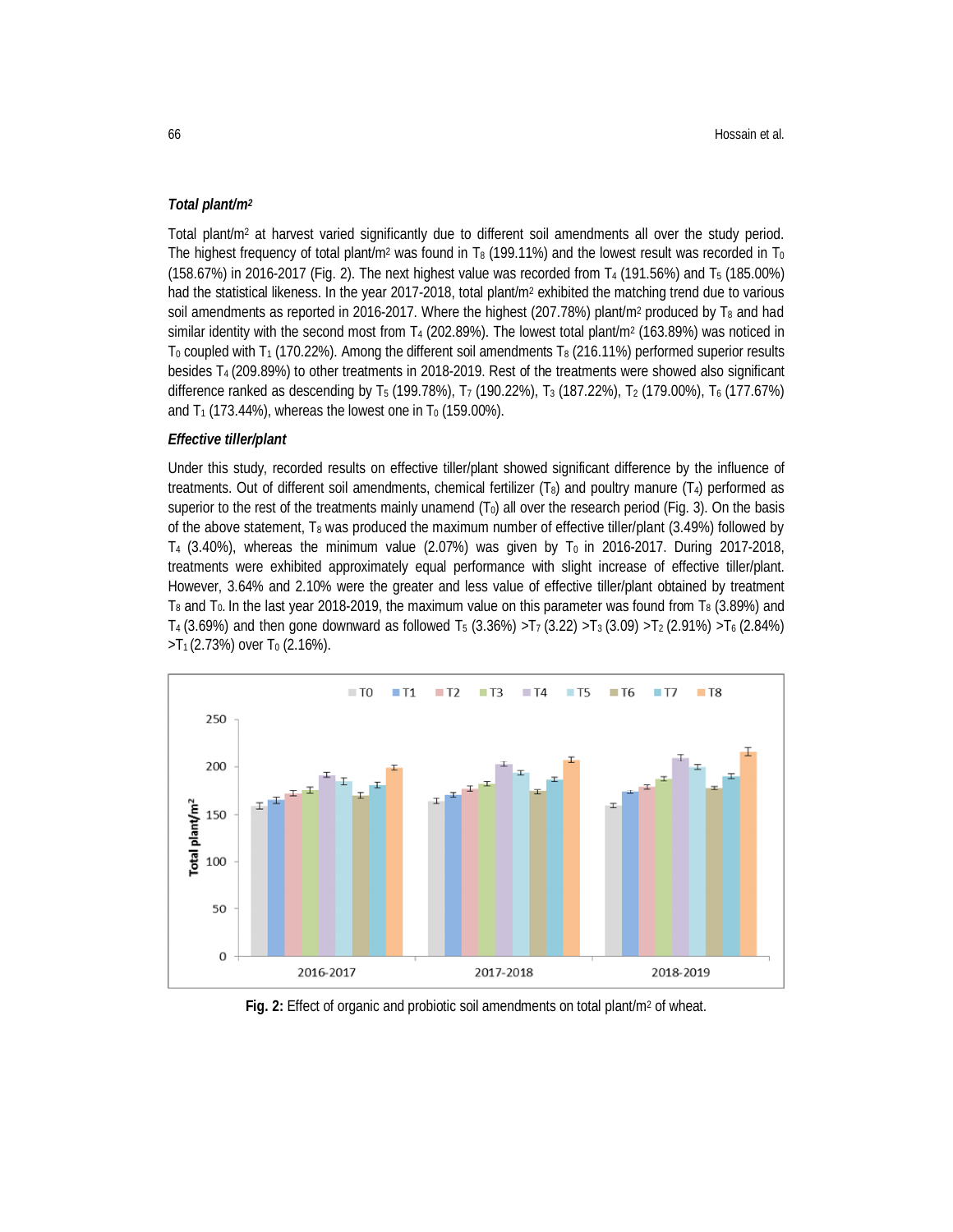

Fig. 3: Effect of organic and probiotic soil amendments on effective tiller/plant of wheat.

## **Discussion**

## *Seedling infection*

A significant variation of seedling infection was noticed all over the research period. The trend of infection was found to decline with the progress of the study due to application of probiotic and organic manure. The highest rate of seedling infection was found in  $T_0$  (2.32%), while the minimum rate of infection was recorded from T<sup>5</sup> (0.32%) in 2018-2019. It might be due to the definite role of probiotic fortified-organic manures that exerted antagonistic effect against the fungi causing seedling infection. Furthermore, the addition of organic matter may create a hospitable environment for growth and development of fungal antagonists resulting in enhanced biocontrol activity (Sarkar et al. 2002). This finding was in harmony with the reports Tewari and Rajbir (2005).

## *Seedling blight*

Seedling infection later on converted into seedling blight. Like seedling infection, this parameter was also varied significantly under various treatments all over the study period. The control activity against seedling blight was highly observed by  $T_5$  (0.87%) and the lowest exhibited from check  $T_0$  (4.74%) during 2018-2019. Such result may be obtained for the efficacy of the prohibitory and biocontrol action of the treatment. This efficacy of *Trichoderma* fortified-organic manures was evaluated to reduce the pre-emergence and post-emergence seedling mortality, diseases of stem and root of chickpea by Talukder et al. (2017). Similar control activity of *Trichoderma* spp. against plant pathogen and seedling mortality was also reported by Bhuiyan et al. (2007) and Ha 2010.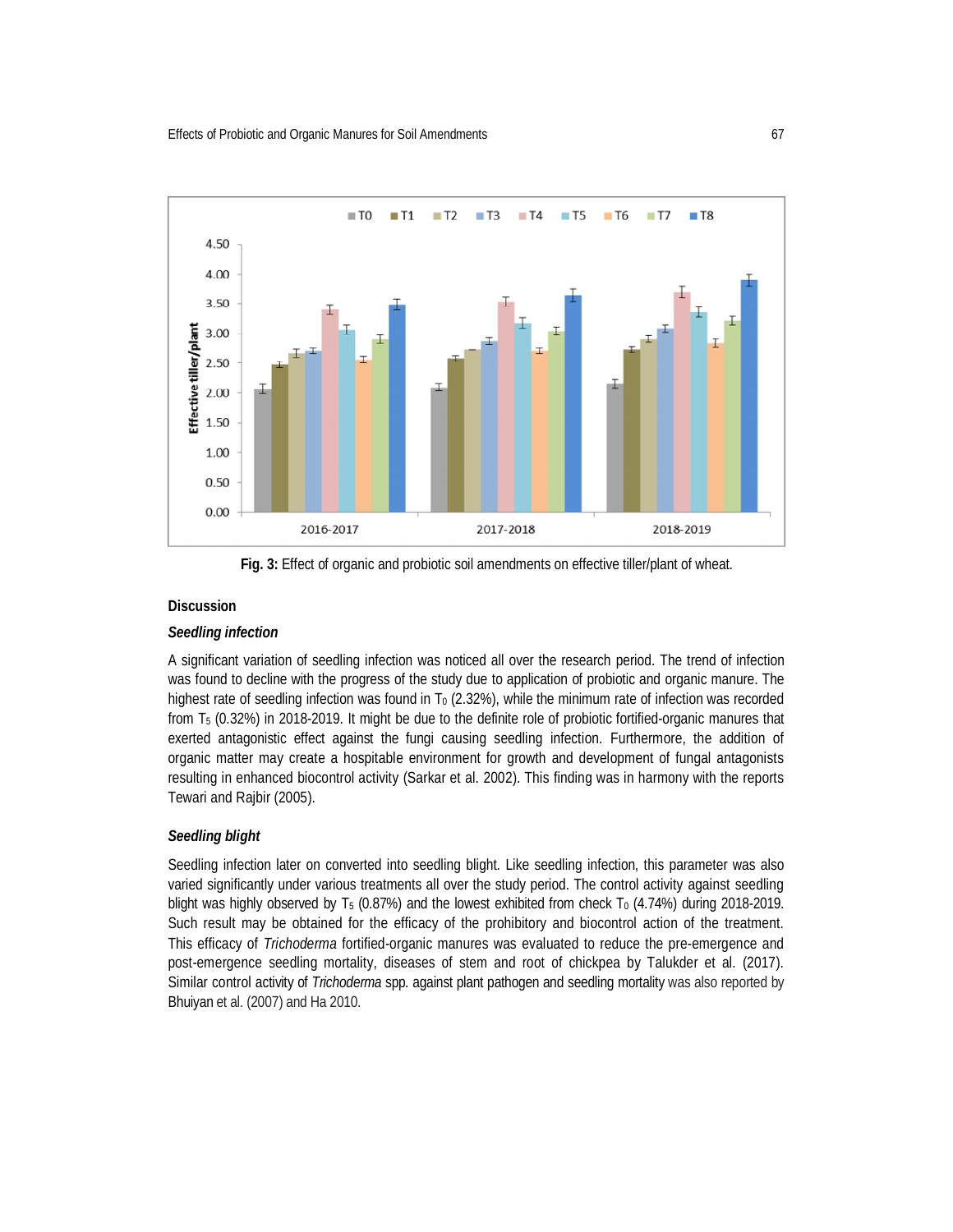### *Leaf chlorophyll content*

Chlorophyll content of leaf from diverse treatments was provided significant dissimilarities from beginning to end of the study. On the focus of organic amendments, treatment  $T_4$  (48.37 SPAD) next to  $T_8$  (51.48 SPAD) had the bigger accumulation of chlorophyll and the smaller was noticed from  $T_0$  (40.33 SPAD). It may probably relate with the decomposition rate of organic manures that happened in case of  $T_4$  treatment. This result was supported by Khan et al. (2005) with the statement that N supply in organic treatment is generally restricted and slows N mineralization as compared to crop demand of N. Chlorophyll content is closely related to the presence of N and poultry manure  $(T_4)$  had the higher ability of supplying N. This result is an agreement with the findings of Sims and Wolf (1992), Khanam et al. (2001), Ru et al. (2012) and Krishna (2013).

## *Total plant/m<sup>2</sup>*

The parameter plant/m<sup>2</sup> is one of the major vegetative growth indicators of wheat. The best values of plant/m<sup>2</sup> were obtained from T<sub>8</sub> (216.11%) and then T<sub>4</sub> (202.81%) where the lowest at T<sub>0</sub> (158.66%). The ability of such enhancement plant/m<sup>2</sup> due to application of poultry manure might contain high amounts of nutrients and organic matter that improved the soil structure and environment which aids density of plant. Result in the study was in the same manner previously notified by Hassan (2002), Dauda et al. (2008) and Ismaeil et al. (2012).

#### *Effective tiller/plant*

Tillering is one of the important growth stages of wheat which provides the necessary stalks for satisfactory production. Though tillers are lateral branches which emerge from the main stem, but not all produce an ear. Generally, the first two-three tillers are noted as productive tillers of wheat and production is related to environment and nutrition supply. In this investigation, a greater number of productive tiller/plant was demonstrated by T<sub>8</sub> (3.89%) and T<sub>4</sub> (3.69%). This advancement of effective tiller might be due to optimum moisture and available nutrients provided by poultry manure which may have created the favorable condition for wheat growth. This was supported by Simpson (1990), Eck and Stewart (1995), Mitchell and Tu (2005) and Sistani et al. (2008). The result of this investigation was related to the observations of Belefant-Miller (2007), Abbasi and Khaliq (2016).

#### **Conclusion**

Quick response of chemical fertilizer offered an instant results nevertheless it has harmful effect not only crops as well as soil health. Therefore, organic soil amendment has given emphasis in this study. Seedling survivability was found greater by the application of probitic combination, whereas potential and sustainable improvement of wheat growth with organic soil amendment was found. Regarding this findings, *Trichoderma harzianum,* green manure and vermicompost may be useful for against seedling mortality and in addition of green manure, vermicompost and poultry manure may be a worthy substitute for wheat growth. Data of this study revealed that the probiotic particularly *Trichoderma harzianum* produce healthier seedling and poultry manure exhibited the capacity of supply nutrient demand and chlorophyll synthesis for improvement in growth of wheat as compared to other manures.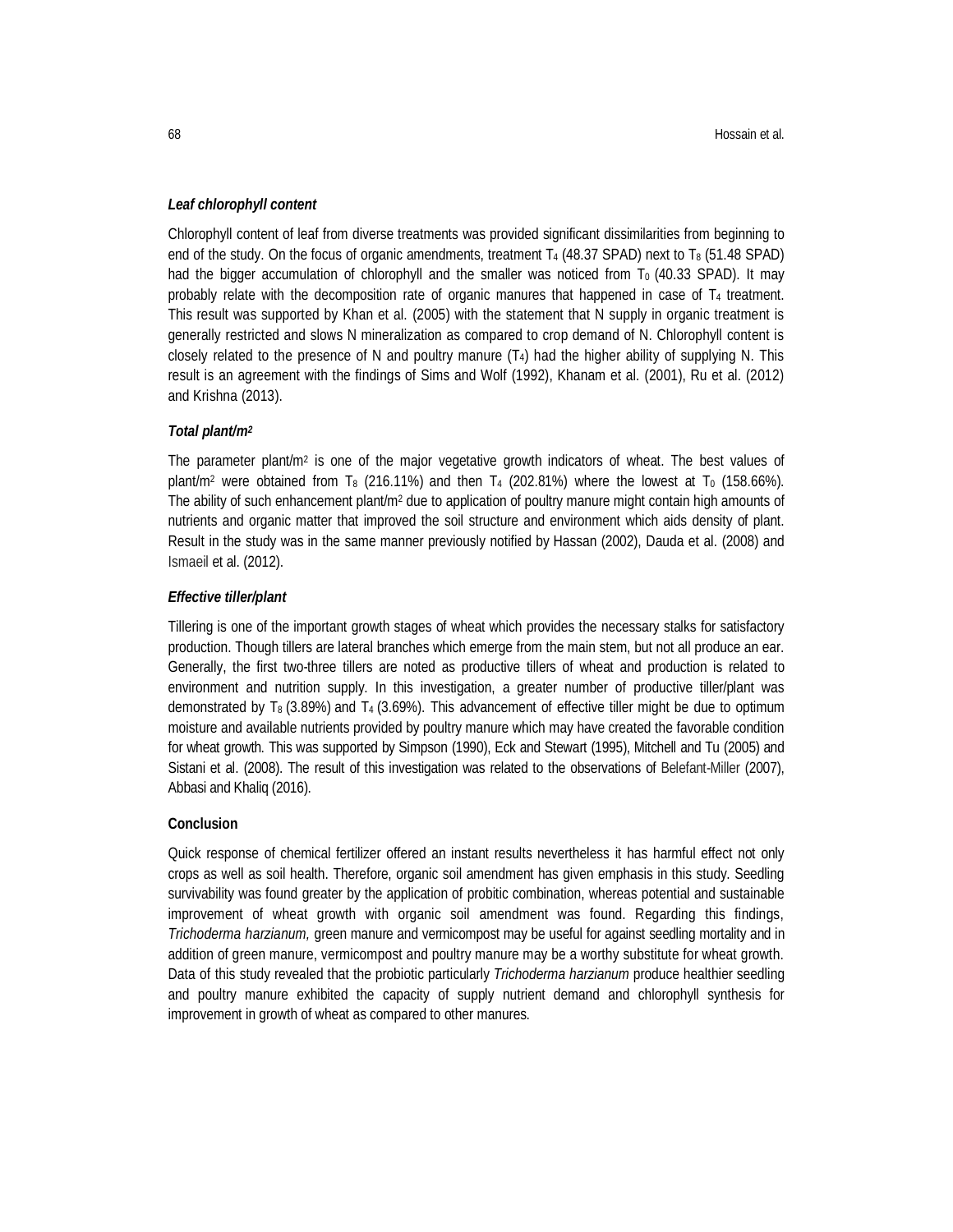#### **References**

- Abbasi MK and Khaliq A (2016). Nitrogen mineralization of a loam soil supplemented with organic-inorganic amendments under laboratory incubation. Frontiers in Plant Science*,* 7: 1-9.
- Alam MS, Haydar FMA and Hoque A (2020). Effects of planting method on yield and yield attributing characters in chickpea (*Cicer arietinum* L.). Journal of Bio-Science, 28(20): 105-110.
- Ali AM, Ibrahim SM and Bijay-Singh (2020). Wheat grain yield and nitrogen uptake prediction using atLeaf and GreenSeeker portable optical sensors at jointing growth stage. Information Processing in Agriculture, 7(3): 375-383.
- BARC (2012). Fertilizer Recommendation Guide. Farmgate, Dhaka-1215, Bangladesh.
- BARI (2014). Krishi Projukti Hatboi (Handbook on Agro-Technology), 6th Edition, Gazipur-1701, Bangladesh.
- Belefant-Miller H (2007). Poultry litter induces tillering in rice. Journal of Sustainable Agriculture, 31(1): 151-160.
- Bhuiyan MK, Ahmed I and Begum F (2007). Integrated management of seedling mortality of cauliflower (*Brassica oleraceae* var. capitata) caused by *Sclerotium rolfsii*. Journal of Agriculture, Science and Technology, 8(1&2): 79-86.
- Dauda SN, Ajayi FA and Ndor E (2008). Growth and yield of water melon (*Citrullus lanatus*) as affected by poultry manure application. Journal of Agriculture and Social Science, 4(3): 121-124.
- Dubey L, Dubey M and Jain P (2015). Role of green manure in organic farming. Plant archives, 15(1): 23-26.
- Eck HV and Stewart BA (1995). Manure in soil amendments and environmental quality. Lewis publication, Boca Raton, Florida: 169-98.
- Ha TN (2010). Using *Trichoderma* species for biological control of plant pathogens in Viet Nam. International Society for Southeast Asian Agricultural Sciences, 16(1): 17-21.
- Hammad HM, Khaliq A, Ashfaq A, Aslam M, Malik AH, Farhad W and Laghari KQ (2011). Influence of different organic manures on wheat productivity. International Journal of Agriculture and Biology, 13(1): 137-140.
- Haque M and Islam SMS (2018). Effect of sowing time on yield and yield contributing characters in comparison with local and European genotypes of barley (*Hordeum Vulgare* L.). SKUAST Journal of Research, 20(1): 27-31.
- Hassan EA (2002). Effect of chicken manure and season on the performance and HCN Content of two forage sorghum cultivar. PhD Thesis, Faculty of Agriculture, University of Khartoum, Sudan.
- Hermosa R, Viterbo A, Chet I and Monte E (2012). Plant-beneficial effects of *Trichoderma* and of its genes. Microbiology, 158: 17-25.
- Hossain MA, Hasan MM and Islam SMS (2021b) Sustainability of wheat (*Triticum aestivum* L.) yield and improvement of seed quality through probiotic and organic soil amendment. Bangladesh Agronomy Journal 389. Bangladesh Agronomy Journal, 24(1).
- Hossain MA, Hasan MM, Hossain MB and Islam SMS (2021a). Effects of probiotic and organic fertilizers as soil amendments on growth and yield of wheat plants. Applied Biological Research, 23(2): 157-164. DOI: 10.5958/0974- 4517.2021.00021.5
- Ismaeil FM, Abusuwar AO and El Naim AM (2012). Influence of chicken manure on growth and yield of forage sorghum (*Sorghum bicolor* L. Moench). International Journal of Agriculture and Forestry, 2(2): 56-60.
- Karlen DL, Varvel GE, Bullock DG and Cruse RM (1994). Crop rotations for the 21st Century. Advances in Agronomy, 53: 01-45.
- Khan MA, Shukla AK, Upadhyay NC and Singh OP (2005). Nutrient management strategies for maize-potato-wheat cropping system in typic ustochrept soils. Potato Journal, 32: 167-168.